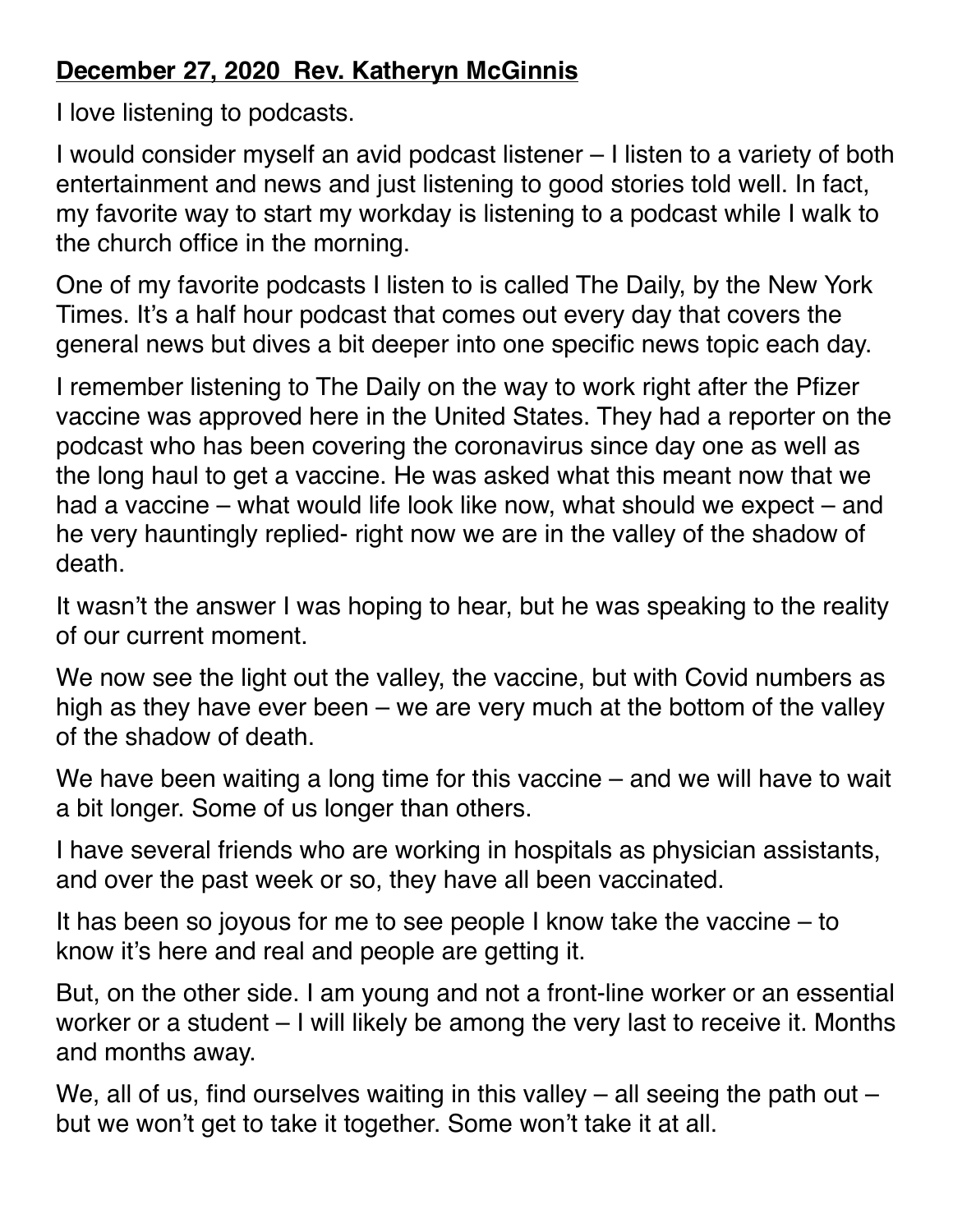Our scripture today tells a similar tale of waiting.

Christ has just been born, our savior is here! But our savior is just a baby boy born to Jewish parents, they adhere to Jewish laws and take their son to Jerusalem to give a sacrifice and have him designated as holy to the lord. And when they get there, they meet Simeon and Anna. Both prophets, both very old, and both devout servants of God.

We know the Holy Spirit has told Simeon that he will not die before seeing the Messiah.

He's lived a whole lifetime of waiting. Waiting to meet the Messiah.

And here comes young Mary and Joseph – I imagine they are tired and overwhelmed – still adjusting to their roles and parents – still learning each other, and still probably very fearful of the weight upon their shoulders to raise the child of God.

And Simeon sees them and their little baby, and instantly, he knows his wait is over.

I can only imagine the power of that moment.

The old and mighty prophet Simeon delicately holding in his hands a little vulnerable baby, but knowing in this baby, his time has been fulfilled – his wait over. He can die in peace and go home to God.

I wonder if in his life-time of waiting he ever dreamed of what the messiah would look like, what he or she would be like – and in those ponderings, I wonder if he ever imagined the messiah would be so small he could hold him in his arms.

And just like that – his wait is over. His duty to God fulfilled.

He praises God and then gives a blessing to Mary – in which he essentially said – your wait has just begun. And it won't be an easy wait. And in fact, your heart is going to shatter.

What tension – such joy and such fear, such fulfillment for one and such a long road ahead for the others. It's in this moment, that we learn "any who take their faith seriously will eventually be confronted with the paradoxical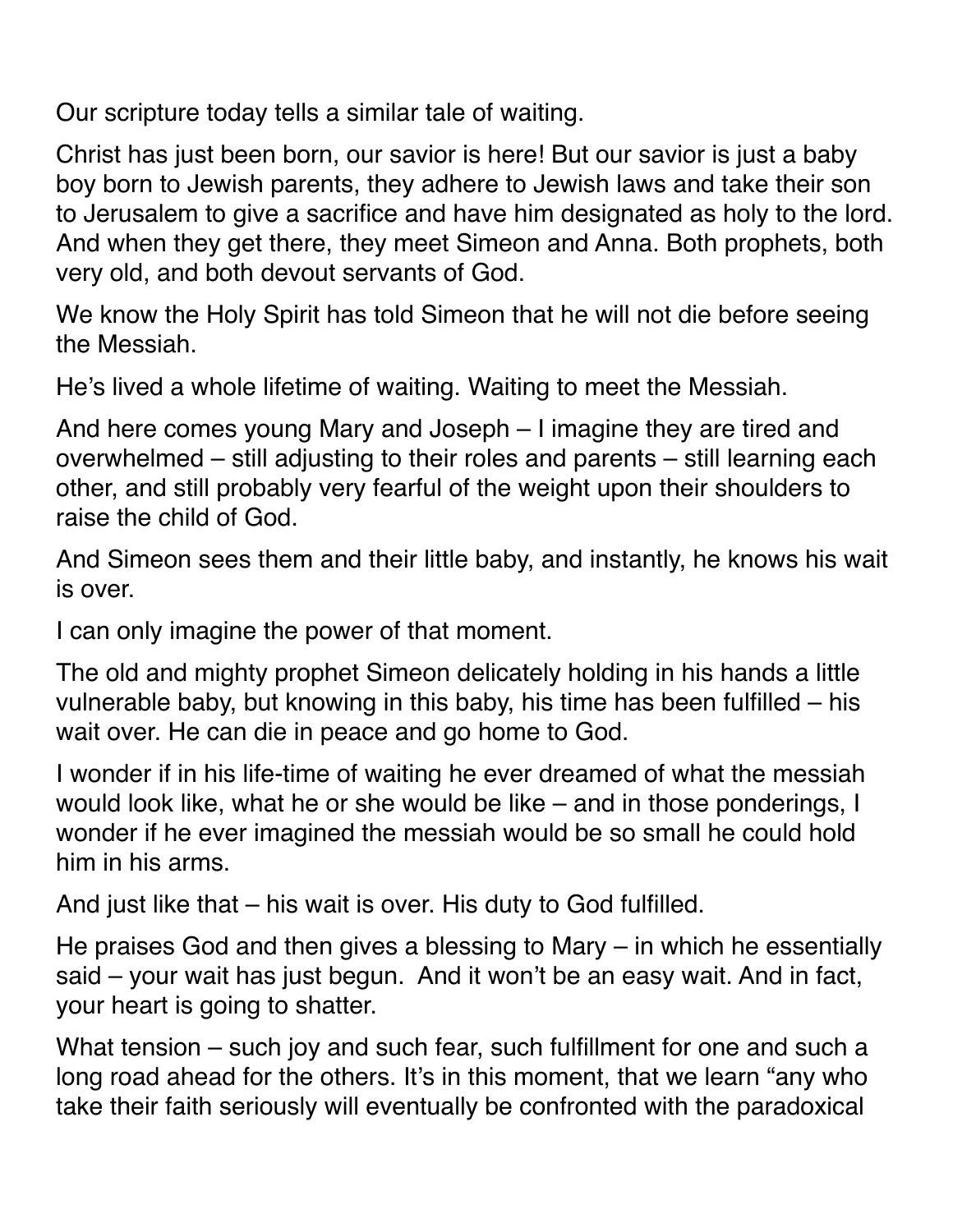nature of it. Mature faith at times incites us to hold sorrow and joy simultaneously at critical junctures of our lives."

I know you've felt that this Christmas, I have too. When you wake to realize that Christ is born into our world, only to have to keep waiting in isolation. Not able to be with those you love. The joy and hope that the birth of Christ represents – Simeon's waiting fulfilled, but the long road ahead to being back together – Mary and Joseph's waiting just begun.

Then Anna meets Mary and Joseph and the baby. She too sings praises to God and then begins preaching about Jesus – this little baby. She too had a life of waiting. She was married only 7 years, and then spent the rest of her life in the temple - worshipping night and day. And just like Simeon, in that moment, her wait is over, and she finds peace.

We have this grand moment that day in Jerusalem at the temple.

Two prophets who spent their lives devoted to God, waiting for the Messiah, have their life's journey fulfilled.

But what happens next? Mary and Joseph and baby Jesus just go home.

The daily rhythm of their lives goes un-interrupted, they still have work to do.

Perhaps we can empathize with Mary and Joseph in this moment – knowing hope has been born into the world in a momentous way, but our lives continue. The wait goes on - but now we know God Emmanuel – Christ is with us in the valley.

Psalm 3 - "Even though I walk through the darkest valley, I fear no evil; for you are with me; your rod and your staff— they comfort me".

Perhaps it's enough to know Christ is with us in the wait.

Simeon tells Mary, "This child is destined for the falling and the rising of many in Israel." Not the rising and the falling. The falling and the rising. It's all or nothing with Christ. Jesus doesn't back away from humanity when we fail him – it's in his falling, that he rises. He doesn't rise first. He first falls. He fails. Anna echoes this reversal too – she worships night and day – not day and night. The night must come before the dawn.

This is the last Sunday of 2020. This year is almost over. And I don't think it's any kind of stretch to say we have fallen. We've hit the bottom of the valley. But here this good news: Emanuel – God is with us. The God who